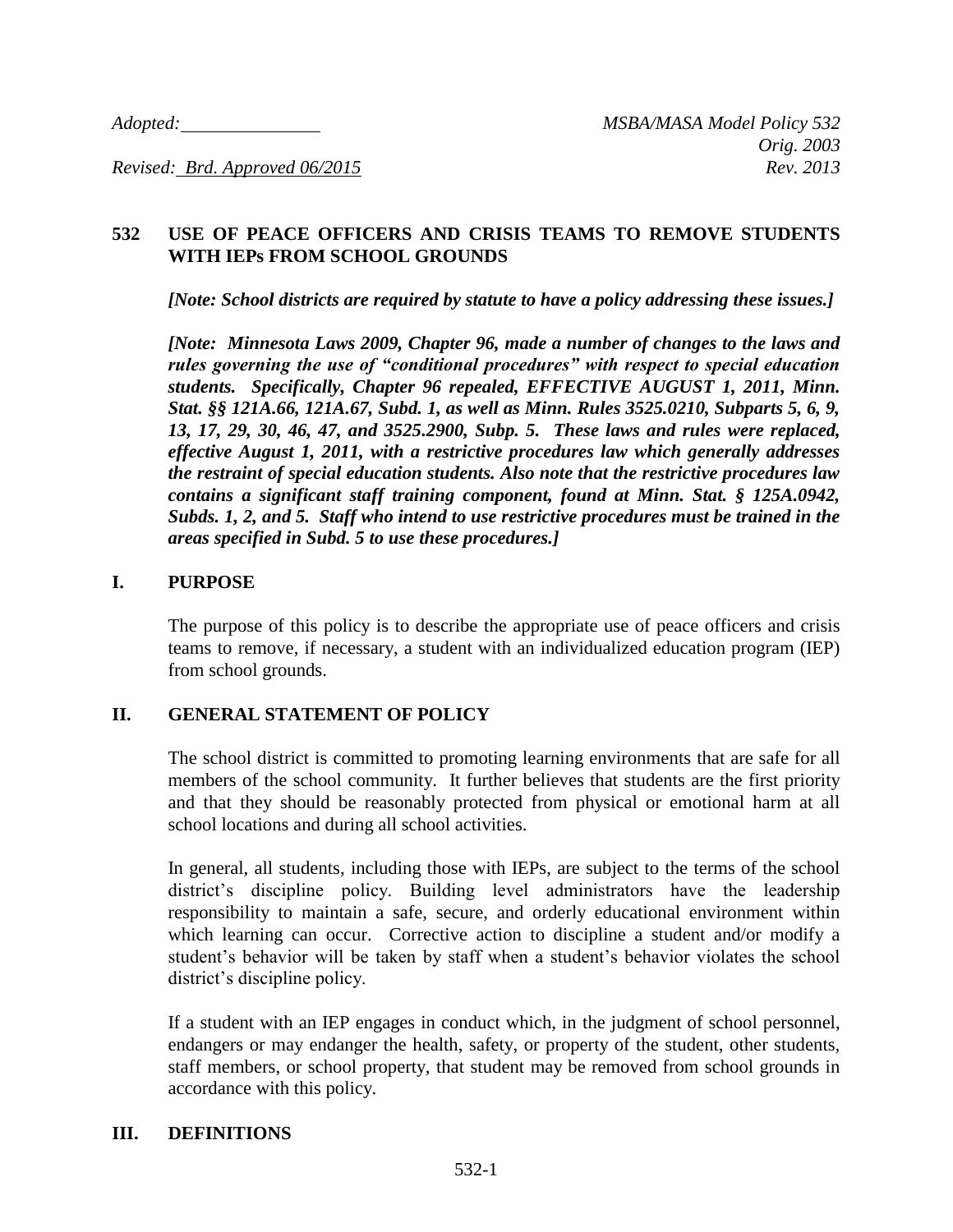For purposes of this policy, the following terms have the meaning given them in this section:

- A. "Student with an IEP" or "the student" means a student who is eligible to receive special education and related services pursuant to the terms of an IEP or an individual interagency intervention plan (IIIP).
- B. "Peace officer" means an employee or an elected or appointed official of a political subdivision or law enforcement agency who is licensed by the Board of Peace Officer Standards and Training, charged with the prevention and detection of crime and the enforcement of general criminal laws of the state and who has the full power of arrest. The term "peace officer" includes a person who serves as a sheriff, a deputy sheriff, a police officer, or a state patrol trooper.
- C. "Police liaison officer" is a peace officer who, pursuant to an agreement between the school district and a political subdivision or law enforcement agency, is assigned to a school building for all or a portion of the school day to provide law enforcement assistance and support to the building administration and to promote school safety, security, and positive relationships with students.
- D. "Crisis team" means a group of persons, which may include teachers and nonteaching school personnel, selected by the building administrator in each school building who have received crisis intervention training and are responsible for becoming actively involved with resolving crises. The building administrator or designee shall serve as the leader of the crisis team.
- E. The phrase "remove the student from school grounds" is the act of securing the person of a student with an IEP and escorting that student from the school building or school activity at which the student with an IEP is located.
- F. "Emergency" means a situation where immediate intervention is needed to protect a child or other individual from physical injury or to prevent serious property damage.
- G. All other terms and phrases used in this policy shall be defined in accordance with applicable state and federal law or ordinary and customary usage.

# **IV. REMOVAL OF STUDENTS WITH IEPs FROM SCHOOL GROUNDS**

# A. Removal By Crisis Team

If the behavior of a student with an IEP escalates to the point where the student's behavior endangers or may endanger the health, safety, or property of the student, other students, staff members, or school property, the school building's crisis team may be summoned. The crisis team may attempt to de-escalate the student's behavior by means including, but not limited to, those described in the student's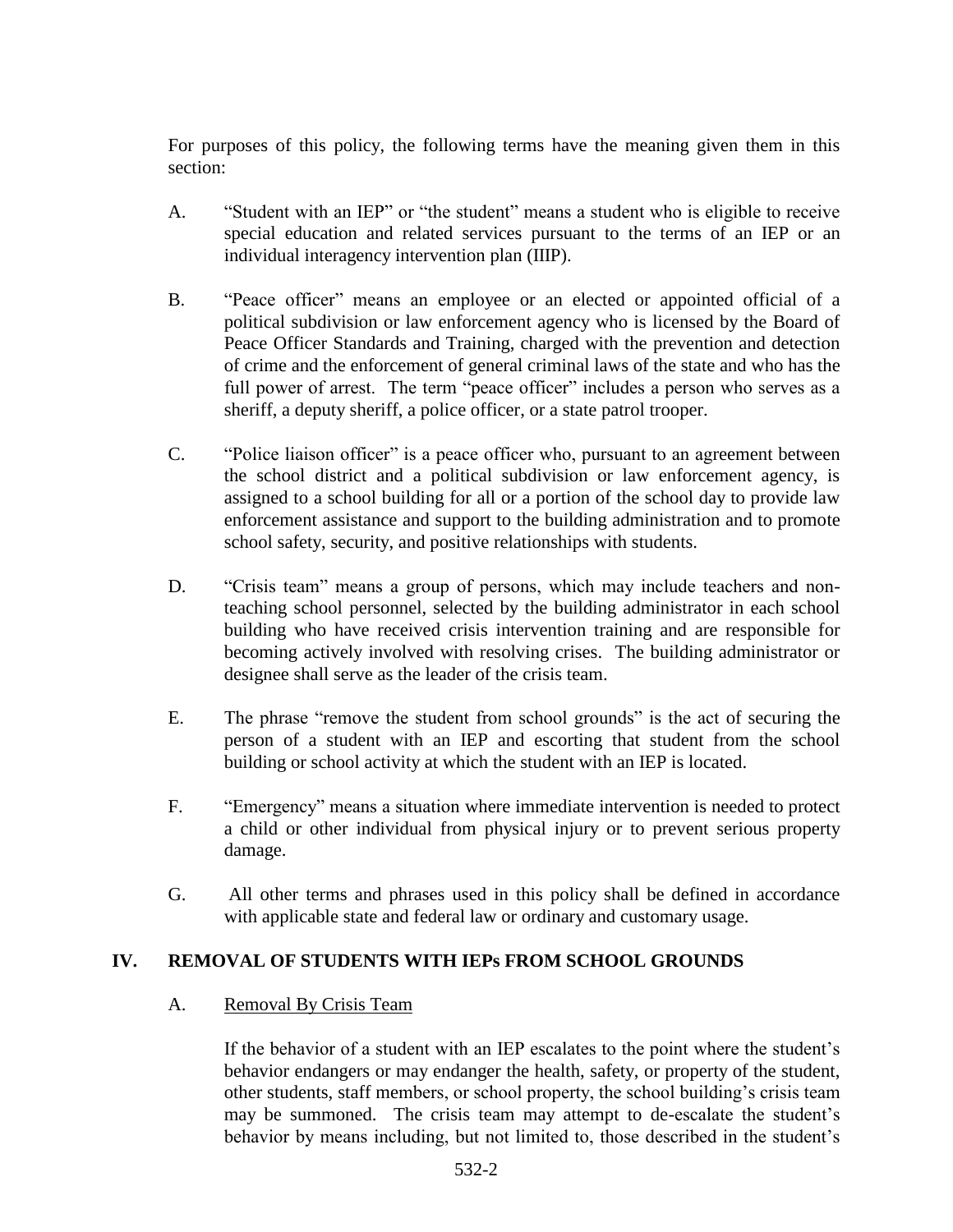IEP and/or behavior intervention plan. When such measures fail, or when the crisis team determines that the student's behavior continues to endanger or may endanger the health, safety, or property of the student, other students, staff members, or school property, the crisis team may remove the student from school grounds.

If the student's behavior cannot be safely managed, school personnel may immediately request assistance from the police liaison officer or a peace officer.

### B. Removal By Police Liaison Officer or Peace Officer

If a student with an IEP engages in conduct which endangers or may endanger the health, safety, or property of the student, other students, staff members, or school property, the school building's crisis team, building administrator, or the building administrator's designee, may request that the police liaison officer or a peace officer remove the student from school grounds.

If a student with an IEP is restrained or removed from a classroom, school building, or school grounds by a peace officer at the request of a school administrator or school staff person during the school day twice in a 30-day period, the student's IEP team must meet to determine if the student's IEP is adequate or if additional evaluation is needed.

Whether or not a student with an IEP engages in conduct which endangers or may endanger the health, safety, or property of the student, other students, staff members, or school property, school district personnel may report a crime committed by a student with an IEP to appropriate authorities. If the school district reports a crime committed by a student with an IEP, school personnel shall transmit copies of the special education and disciplinary records of the student for consideration by appropriate authorities to whom it reports the crime, to the extent that the transmission is permitted by the Family Education Rights and Privacy Act (FERPA), the Minnesota Government Data Practices Act, and school district's policy, Protection and Privacy of Pupil Records.

# *[Note: If the school district uses a different reference name for its student records policy, insert that name in place of the reference to Protection and Privacy of Pupil Records, which is the title of MSBA/MASA Model Policy 515.]*

The fact that a student with an IEP is covered by special education law does not prevent state law enforcement and judicial authorities from exercising their responsibilities with regard to the application of federal and state law to crimes committed by a student with an IEP.

# C. Reasonable Force Permitted

In removing a student with an IEP from school grounds, a building administrator, other crisis team members, or the police liaison officer or other agents of the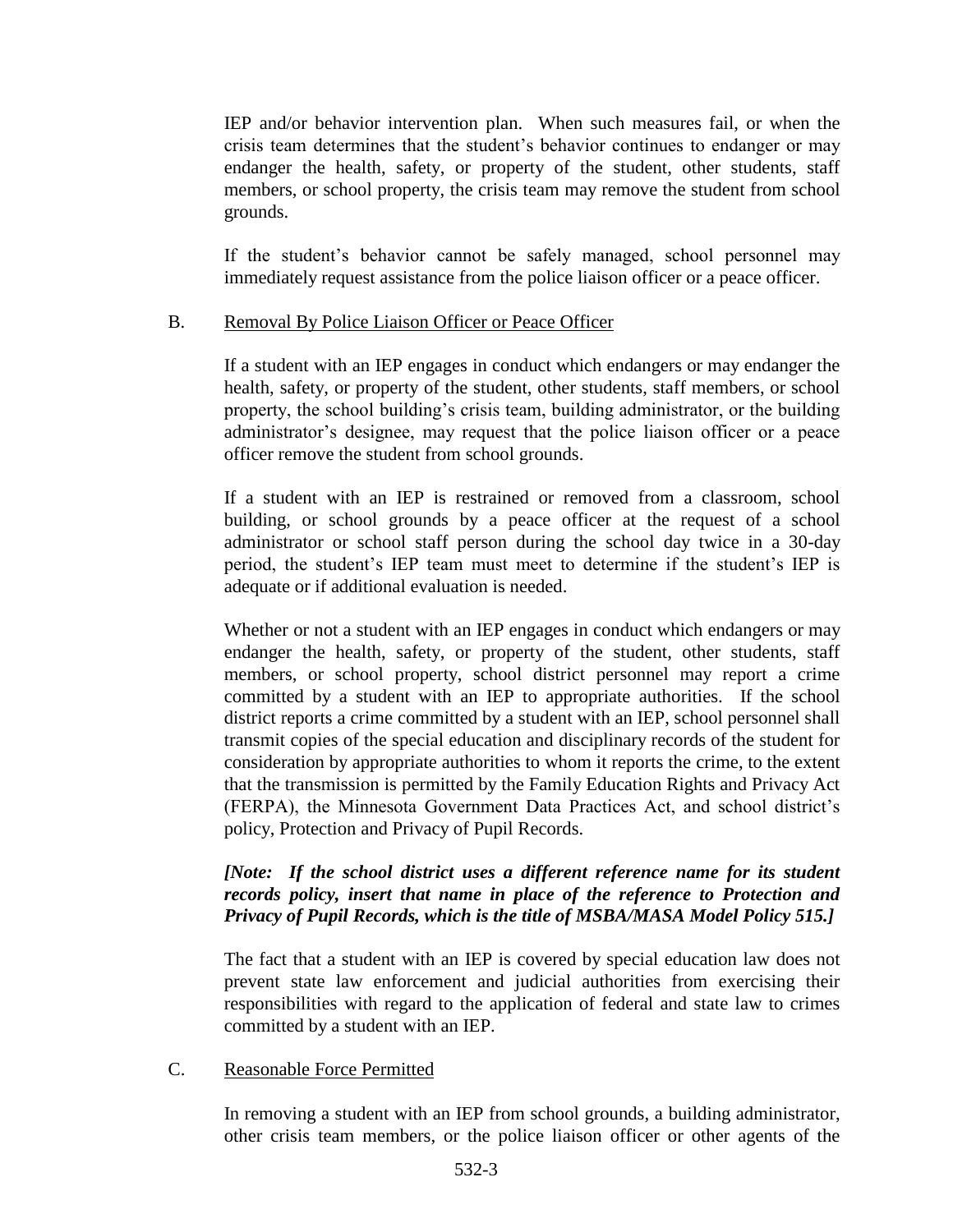school district, whether or not members of a crisis team, may use reasonable force when it is necessary under the circumstances to correct or restrain a student or prevent bodily harm or death to another.

In removing a student with an IEP from school grounds, police liaison officers and school district personnel are further prohibited from engaging in the following conduct:

- 1. Corporal punishment prohibited by Minn. Stat. § 121A.58;
- 2. Requiring a child to assume and maintain a specified physical position, activity, or posture that induces physical pain;
- 3. Totally or partially restricting a child's senses as punishment;
- 4. Denying or restricting a child's access to equipment and devices such as walkers, wheel chairs, hearing aids, and communication boards that facilitate the child's functioning except when temporarily removing the equipment or device is needed to prevent injury to the child or others or serious damage to the equipment or device, in which case the equipment or device shall be returned to the child as soon as possible;
- 5. Interacting with a child in a manner that constitutes sexual abuse, neglect, or physical abuse under Minn. Stat. § 626.556;
- 6. Physical holding (as defined in Minn. Stat. § 125A.0941) that restricts or impairs a child's ability to breathe, restricts or impairs a child's ability to communicate distress, places pressure or weight on a child's head, throat, neck, chest, lungs, sternum, diaphragm, back, or abdomen, or results in straddling a child's torso;
- 7. Withholding regularly scheduled meals or water; and/or
- 8. Denying a child access to toilet facilities.

*[Note: Until August 1, 2015, a school district may use prone restraints with children age five (5) or older if:*

- *a. The district has provided to the Minnesota Department of Education (MDE) a list of staff who have had specific training on the use of prone restraints;*
- *b. The district provides information on the type of training that was provided and by whom;*
- *c. Only staff who have received specific training may use prone restraints;*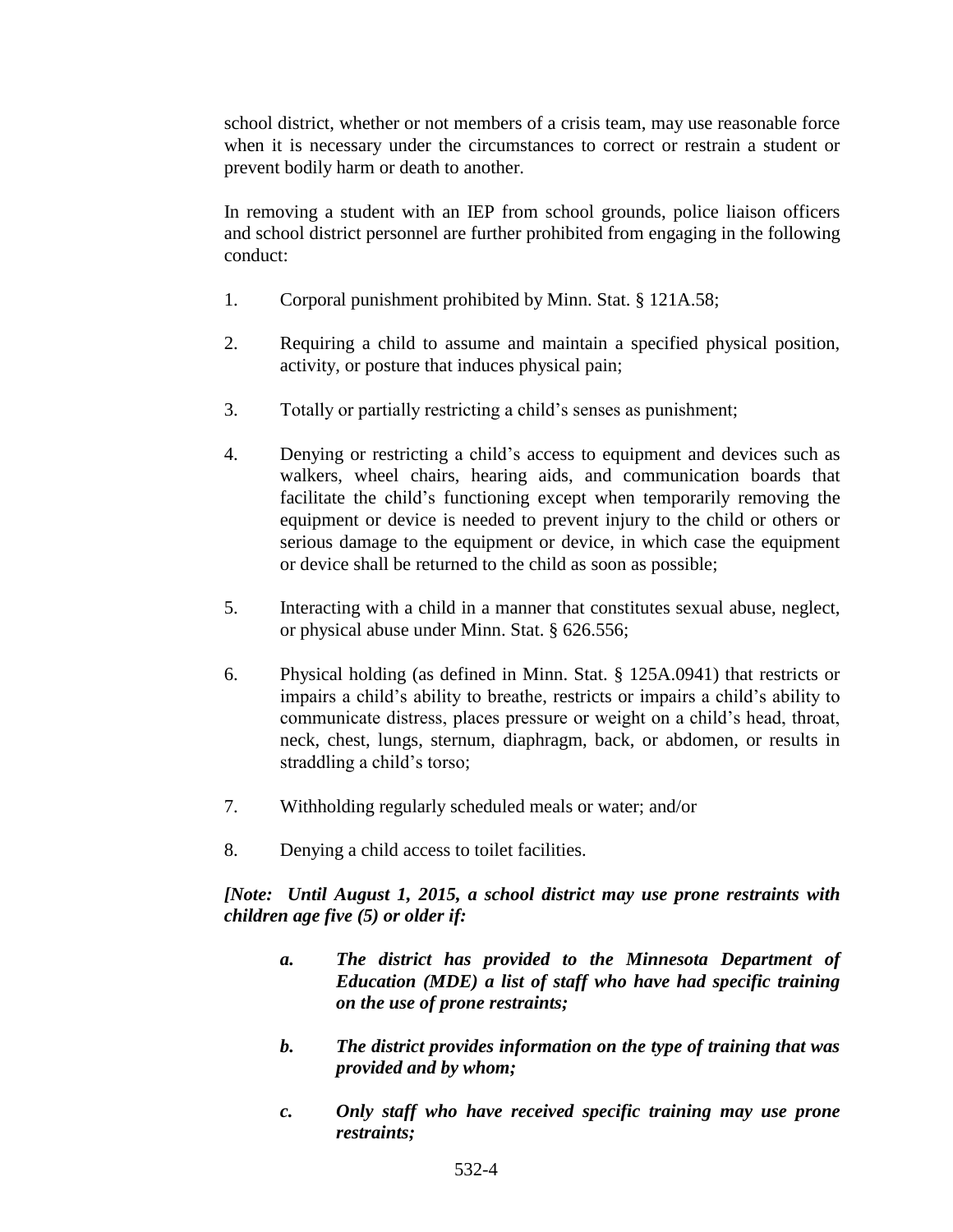- *d. Each incident of the use of prone restraints is reported to MDE within five (5) working days on a form provided by MDE; and*
- *e. A school district, before using prone restraints, must review any known medical or psychological limitations that contraindicate the use of prone restraints.*

*By February 1, 2015, stakeholders must recommend to the Commissioner of MDE (Commissioner) specific and measurable implementation and outcome goals for reducing the use of restrictive procedures, and the Commissioner must submit to the Legislature a report on districts' progress in reducing the use of restrictive procedures that recommends how to further reduce these procedures and eliminate the use of prone restraints.]*

D. Parental Notification

The building administrator or designee shall make reasonable efforts to notify the student's parent or guardian of the student's removal from school grounds as soon as possible following the removal.

#### E. Continued Removals; Review of IEP

Continued and repeated use of the removal process described herein must be reviewed in the development of the individual student's IEP or IIIP.

#### F. Effect of Policy in an Emergency; Use of Restrictive Procedures

A student with an IEP may be removed in accordance with this policy regardless of whether the student's conduct would create an emergency.

If the school district seeks to remove a student with an IEP from school grounds under this policy due to behaviors that constitute an emergency and the student's IEP, IIIP, or behavior intervention plan authorizes the use of one or more restrictive procedures, the crisis team may employ those restrictive procedures, in addition to any reasonable force that may be necessary, to facilitate the student's removal from school grounds, as long as the crisis team members who are implementing the restrictive procedures have received the training required by Minn. Stat § 125A.0942, Subd. 5, and otherwise comply with the requirements of § 125A.0942.

*Legal References:* Minn. Stat. § 13.01, *et seq.* (Minnesota Government Data Practices Act) Minn. Stat. §§ 121A.40-121A.56 (Minnesota Pupil Fair Dismissal Act) Minn. Stat. § 121A.582 (Student Discipline; Reasonable Force) Minn. Stat. § 121A.61 (Discipline and Removal of Students from Class) Minn. Stat. § 121A.67, Subd. 2 (Aversive and Deprivation Procedures)